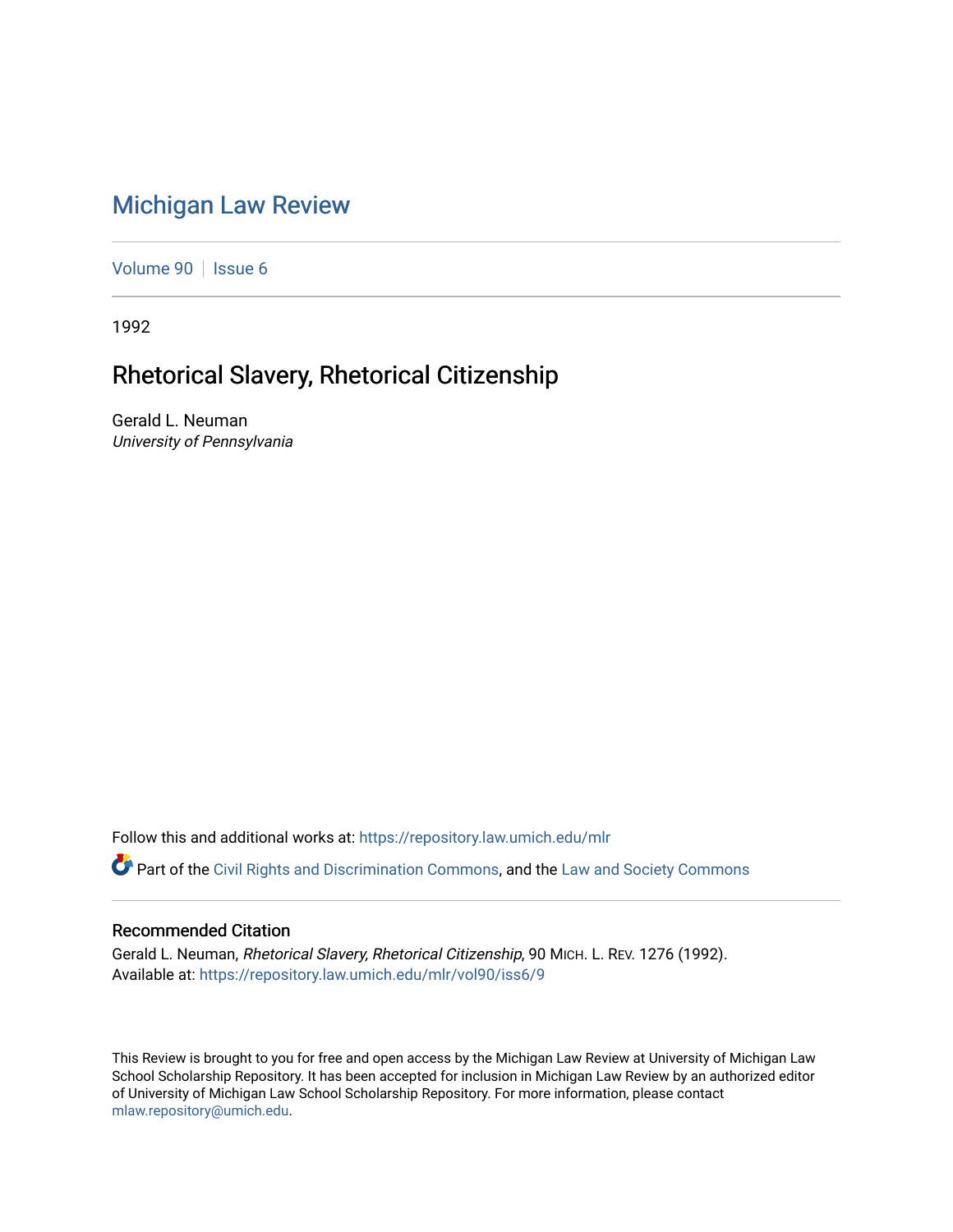## **RHETORICAL SLAVERY, RHETORICAL CITIZENSHIP**

### *Gerald L. Neuman\**

AMERICAN CITIZENSHIP: THE QUEST FOR INCLUSION. By *Judith* N. *Shklar.* Cambridge: Harvard University Press. 1991. Pp. 23, 120. \$17.95.

Why vote? Why work? In this provocative little volume, Judith Shklar<sup>1</sup> proposes linked answers to these seemingly disparate questions: when Americans vote and work, they exercise rights that mark their status as citizens. Shklar intends these answers, however, to be local rather than universal; she finds the *American* conception of citizenship distinguished by its emphasis on equality of political rights and on earning one's living as the two key indicia of social standing. Shklar offers a historical explanation for this distinctive conception in a slaveholding democracy, voting and earning were activities that exhibited one's status as a free citizen. Ultimately, the analysis leads to a call for reform, as this conception "creates a presumption of a right to work as an element of American citizenship" (p. 99), which implies the government's obligation to ensure full employment for its citizens.

Shklar writes partly in opposition to American scholars who base their theorizing on the political thought of the founding era.2 Her account of a dynamic citizenship, continually reshaped through the struggles of marginalized groups for inclusion, provides a valuable supplement to studies based in legal and elite political sources.<sup>3</sup> It may be useful, nonetheless, to state some reservations about the historical argument, which the brevity of the book leaves unaddressed.

More fundamentally, however, I will question Shklar's strategy of pursuing reform by enriching the conception of citizenship. If practically implemented, this strategy could have unintended exclusionary consequences, because many workers in the United States are not citizens. By linking the rights to vote and to earn, Shklar has recast a

<sup>•</sup> Professor of Law, University of Pennsylvania. A.B. 1973, Harvard; Ph.D. 1977, Massachusetts Institute of Technology; J.D. 1980, Harvard. - Ed. The author thanks C. Edwin Baker and Seth Kreimer for comments on an earlier draft.

<sup>1.</sup> Professor of Government, Harvard University.

<sup>2.</sup> Pp. 9-10. The example singled out for mixed praise and blame is Cass R. Sunstein, *Beyond the Republican Revival,* 97 YALE L.J. 1539 (1988). P. 105 n.6.

<sup>3.</sup> *See, e.g .•* JAMES H. KETTNER, THE DEVELOPMENT OF AMERICAN CITIZENSHIP, 1608- 1870 (1978); PETER H. SCHUCK & ROGERS M. SMITH, CITIZENSHIP WITHOUT CONSENT: IL-LEGAL ALIENS IN THE AMERICAN POLITY (1985).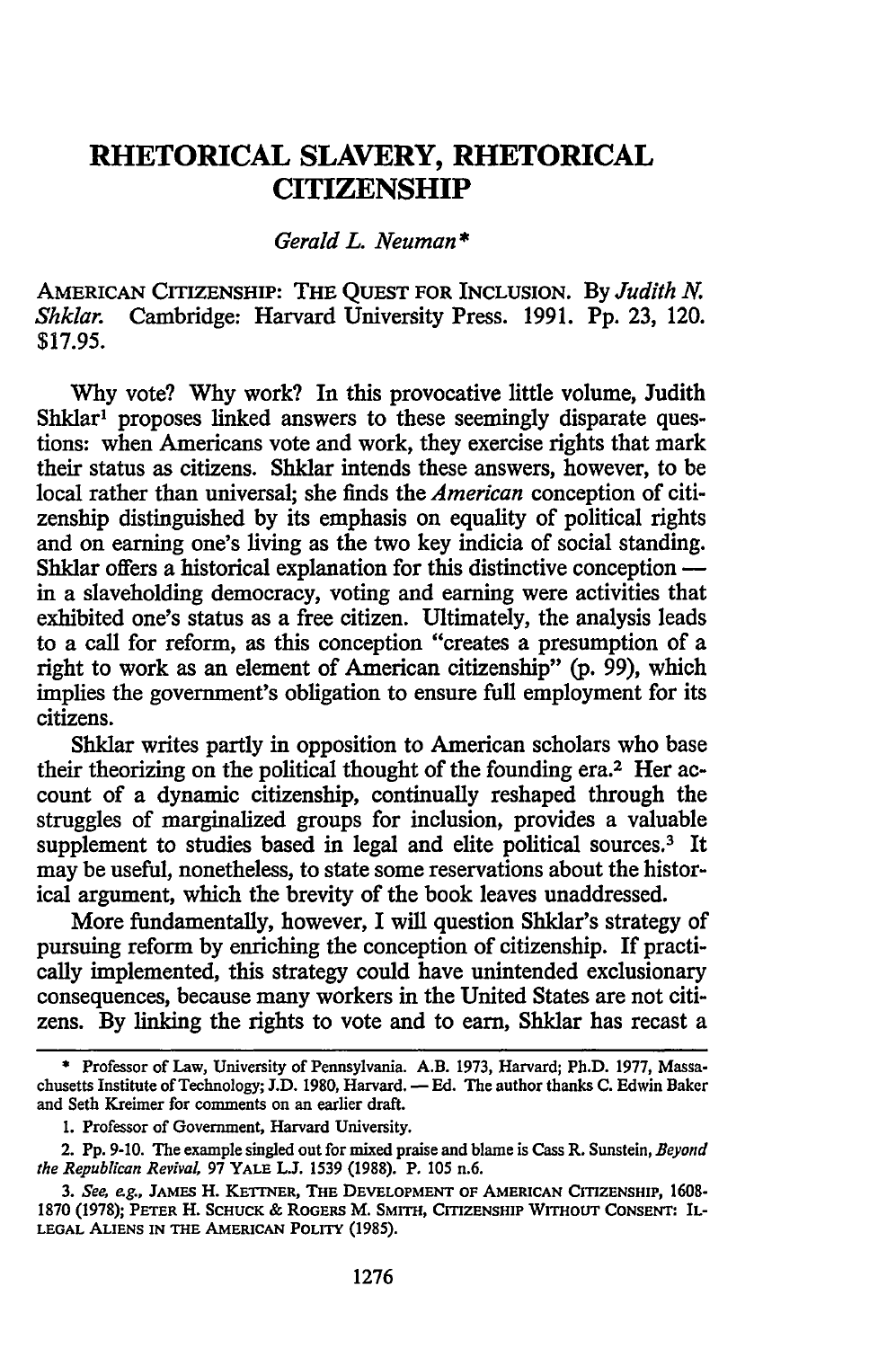human right as a right of citizenship. The argument thus exhibits a blind spot all too common in political theory  $-$  inattention to the presence of aliens within the community.

I

*American Citizenship* is a slightly expanded version of Professor Shklar's 1989 Tanner Lectures of the same title.4 The two chapters on "Voting" and "Earning" are now preceded by an introduction whose content is largely methodological. Here Shklar contrasts the meaning of citizenship as social standing<sup>5</sup>  $-$  what she sometimes calls "full"  $citizenship$   $\sim$  with three other common interpretations of citizenship that do not figure in the inquiry. These bracketed interpretations are citizenship as mere nationality, the general normative standard of "good citizenship," and the particular ideal of dedication to civic life embodied in the classical republican vision of citizenship (pp. 3-12).

The introduction also highlights the character of citizenship as a historically grounded, and therefore dynamic, notion. Shklar argues both that American citizenship was crucially influenced by the institution of slavery and that it has evolved further since emancipation:

If these essays have any polemical purpose, it is not only to join those scholars who have belatedly come to recognize the part that slavery has played in our history. Important as that rethinking of our past is, I also want to remind political theorists that citizenship is not a notion that can be discussed intelligibly in a static and empty social space. . . . Citizenship has changed over the years, and political theorists who ignore the best current history and political science cannot expect to have anything

very significant to contribute to our political self-understanding. [p. 9] To determine the social meaning of American citizenship one should investigate the struggles of those women and men who were denied full citizenship. "Their voices . . . defined what was unique about American citizenship: voting and earning" (p. 15).

The first chapter explores the tension between the American ideal of equality and the persistence of restrictive suffrage qualifications. Shklar recounts successive expansions of suffrage in America, where the visible presence of actual slavery reinforced the status anxiety of the disenfranchised. First the colonists, unrepresented in Parliament, fought for a government in which they would be represented, claiming that without representation they were little more than slaves (pp. 38- 42). Similar claims accompanied the struggle against property qualifications for voting, which scored many successes in the early nine-

<sup>4.</sup> *See* Judith Shklar, *American Citizenship: The Quest for Inclusion, in* XI THE TANNER LECTURES ON HUMAN VALUES 385 (Grethe B. Peterson ed., 1990) [hereinafter TANNER LECTURES).

<sup>5.</sup> Shklar explains that she employs the term *standing* in preference to the alternative *status*  in order to avoid the pejorative associations the latter may evoke. P. 2.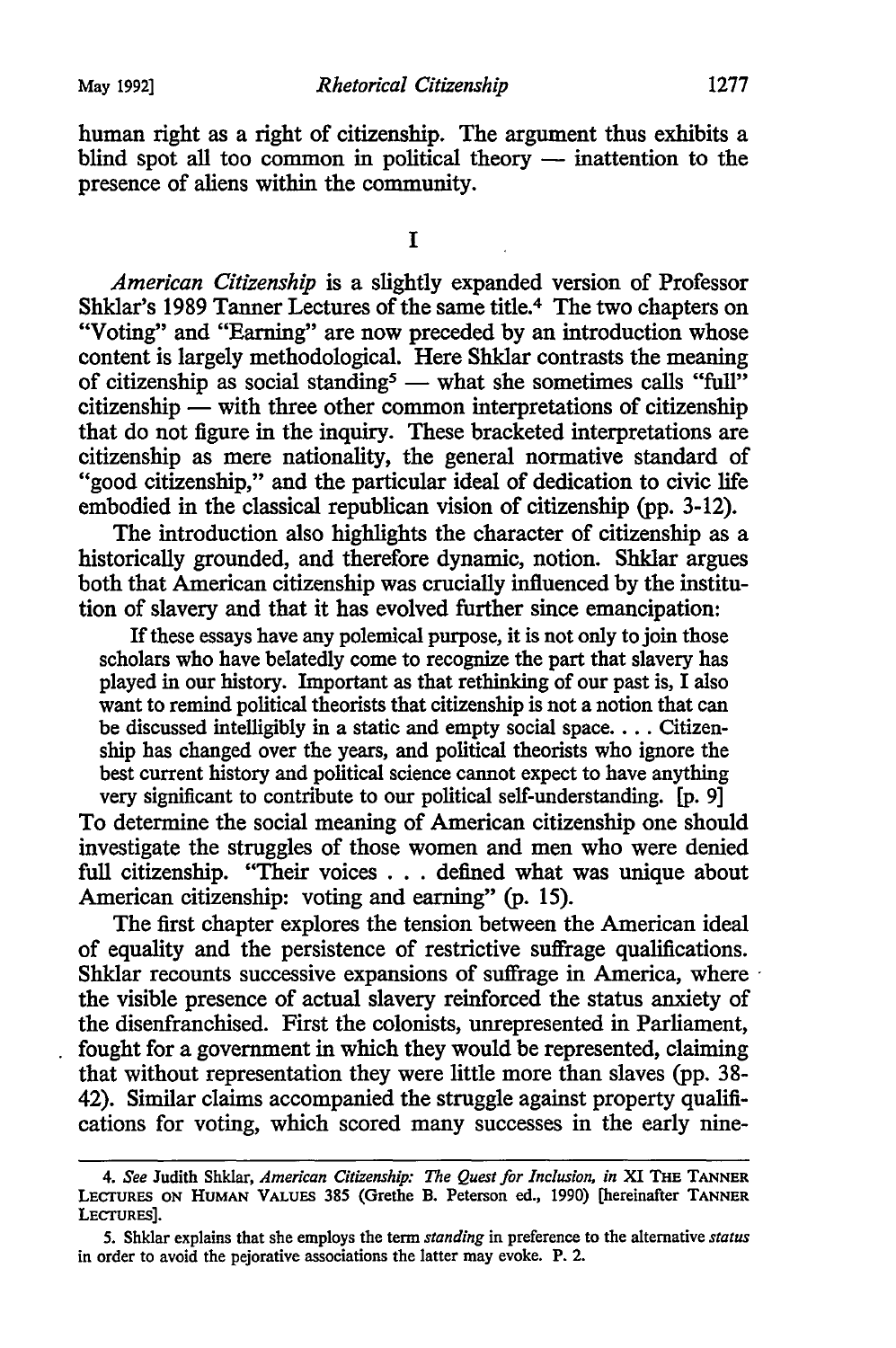teenth century (pp. 46-50). Less symbolic concerns about (re)enslavement motivated the Fifteenth Amendment's prohibition against racial qualifications (pp. 52-57). The continued denial of female suffrage was experienced as an insult to the status of white women, who had thereby "in one respect at least, shared the degrading lot of the slaves" (p. 61).

At the same time, the history of women's suffrage confirms the primarily symbolic function of the franchise as a badge of citizenship. Women did not form a distinct political class, and in terms of practical results their enfranchisement was "the biggest non-event in our electoral history" (pp. 60-61). For Shklar, the perceived civic significance of *being* a voter helps explain why later members of a group that had struggled to overcome exclusion from the electorate might not bother to *cast* votes once their standing was no longer in question (pp. 27-28).

Parallel to standing in the political world is the citizen's standing in the social world and in the market, to which the second chapter turns. The model of the "independent citizen-earner" makes the American work ethic comprehensible "as the ideology of citizens caught between racist slavery and aristocratic pretensions" (p. 64). Jacksonian democracy made the dignity of labor a civic principle, but the coexistence of free labor and slave labor tended to bring physical work into contempt (pp. 72-81). This tension was only partly eased by the American dream of advancement from wage-earning to self-employment (pp. 64-65, 81-82). The industrial nightmare of "wage-slavery" threatened more than just material deprivation; dependency might also reduce workers to the social position of slaves (pp. 79-81). Independent earning was, of course, also precious to those excluded from the free labor force: slaves and women. For feminists, the analogy between slaves and married women, even when the latter were forced into idleness, was compelling (pp. 83-87).

The perceived civic significance of earning may explain why the work ethic in American culture persisted after hopes for meaningful work and social mobility had faded in the modern system of industrial labor (pp. 91-92). More poignantly, despite our allegiance to the work ethic, there is no guarantee that the citizen-worker will have any work to do (pp. 92-96). "The fears originally inspired by slavery, laced by racism and resentment of idleness at the top, were enhanced by the fear of being fired" (p. 92). The contradiction between the cult of earning and the specter of unemployment impels Shklar to press explicitly for reform:

To reveal the unfulfilled promises of traditional ideologies is certainly not the only significant form of social criticism, nor is it usually the most appropriate. I have resorted to it here only because I think it important to recall not only the antiquity and continuing prevalence and relevance of the Jacksonian faith, but also the fact that it creates a presumption of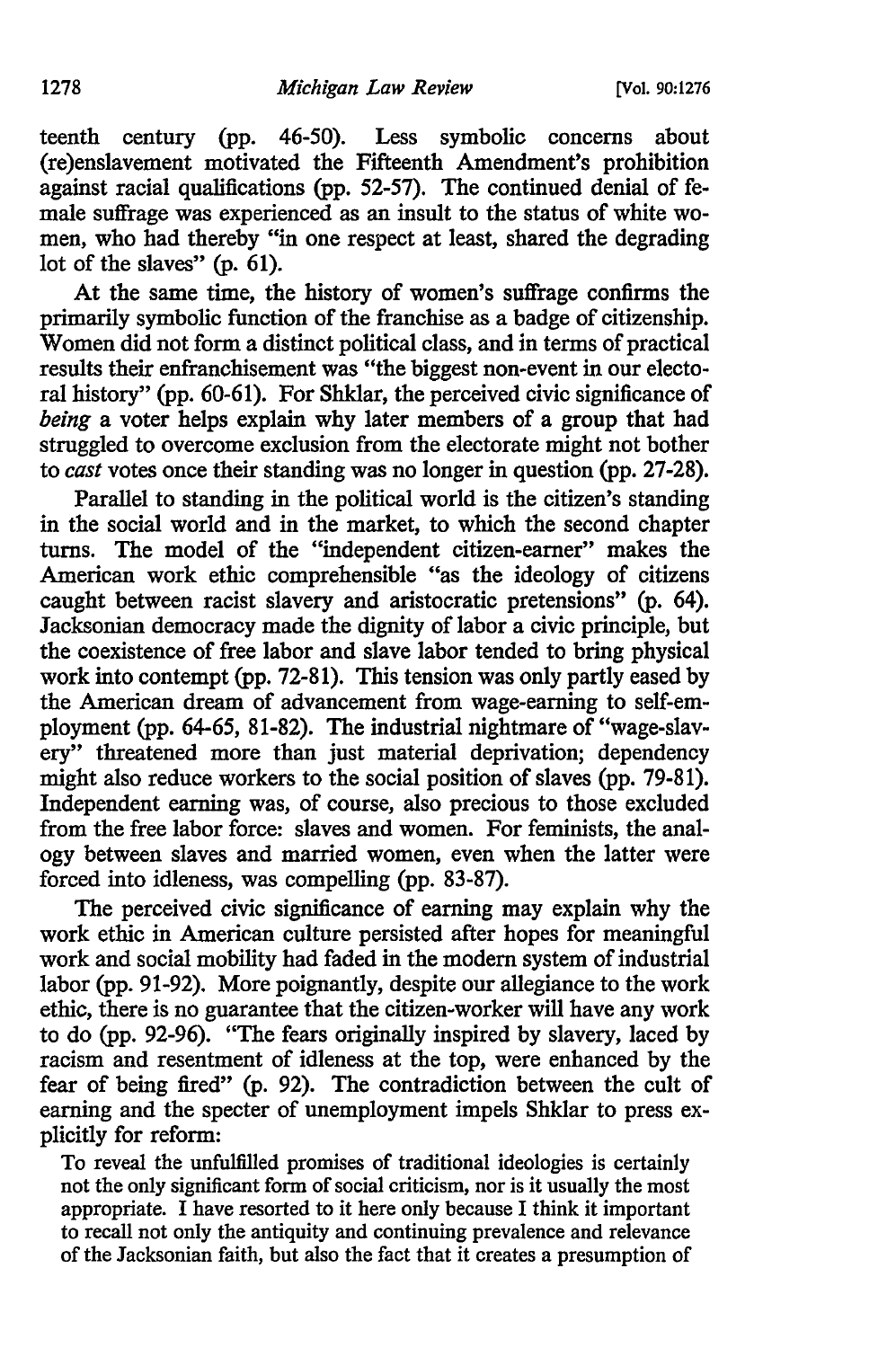a right to work as an element of American citizenship, and that this ought to be recognized. [p. 99]

The book thus ends with a prescription for which the ground has been carefully prepared. American citizenship should entail a right to earn, as well as a right to vote, lest our unemployed fellow citizens suffer "the loss of public respect, the reduction of standing and demotion to second-class citizenship" (p. 100). Shklar does not view this right as a universal moral right or a primary human right. Instead it is culturally grounded, "a right derived from the requirements of local citizenship" (p. 100).

II

The central contribution of *American Citizenship* is its explication of the right to work as an "emblem of equal citizenship" (pp. 61-62) that developed in the United States in reaction to slavery. The struggle for the right to vote is over, but the struggle for the right to earn continues (pp. 61-62). To the extent that the book seeks to emphasize the early acceptance of the dignity of labor in the United States, and the importance of self-support to social standing, it is highly persuasive.

The book presents itself, however, as more than simply a selective investigation of two of many facets that contribute to first-class citizenship in a modem capitalist democracy. The parallel treatment of voting and earning as badges of freedom is designed to reinforce the civic identification of the less conventional right. Shklar repeatedly ascribes a special fundamentality in American political thought to this pair of citizenship rights, and states that their prominence is distinctive to citizenship in the United States.<sup>6</sup> She explains this prominence as resulting from the fact that voting and earning once distinguished freemen from slaves (pp. 1-2). Unfortunately, the lecture format does not afford sufficient space in which to demonstrate, rather than merely to suggest, that these two rights crucially characterize citizenship in the United States, or that their special status was *caused* by the juxtaposition with slavery. It falls to a reviewer, therefore, to mention some unallayed doubts about the accuracy of these stronger claims.

Unquestionably the right to vote and the right to dispose of one's labor were highly prized, and were denied to slaves.<sup>7</sup> The same could be said, however, of many other highly prized rights. For example, slaves were denied the right to freedom of speech, the right to bear arms, the right to receive an education, and even the right of family

<sup>6.</sup> E.g., pp. 3, 15.

<sup>7.</sup> In some cases, slaves were permitted to dispose of their labor, but the permission was revocable and does not undercut Shklar's account. *See* EUGENE D. GENOVESE, ROLL, JORDAN, ROLL: THE WORLD THE SLAVES MADE 391-94 (Vintage Books 1976) (1972).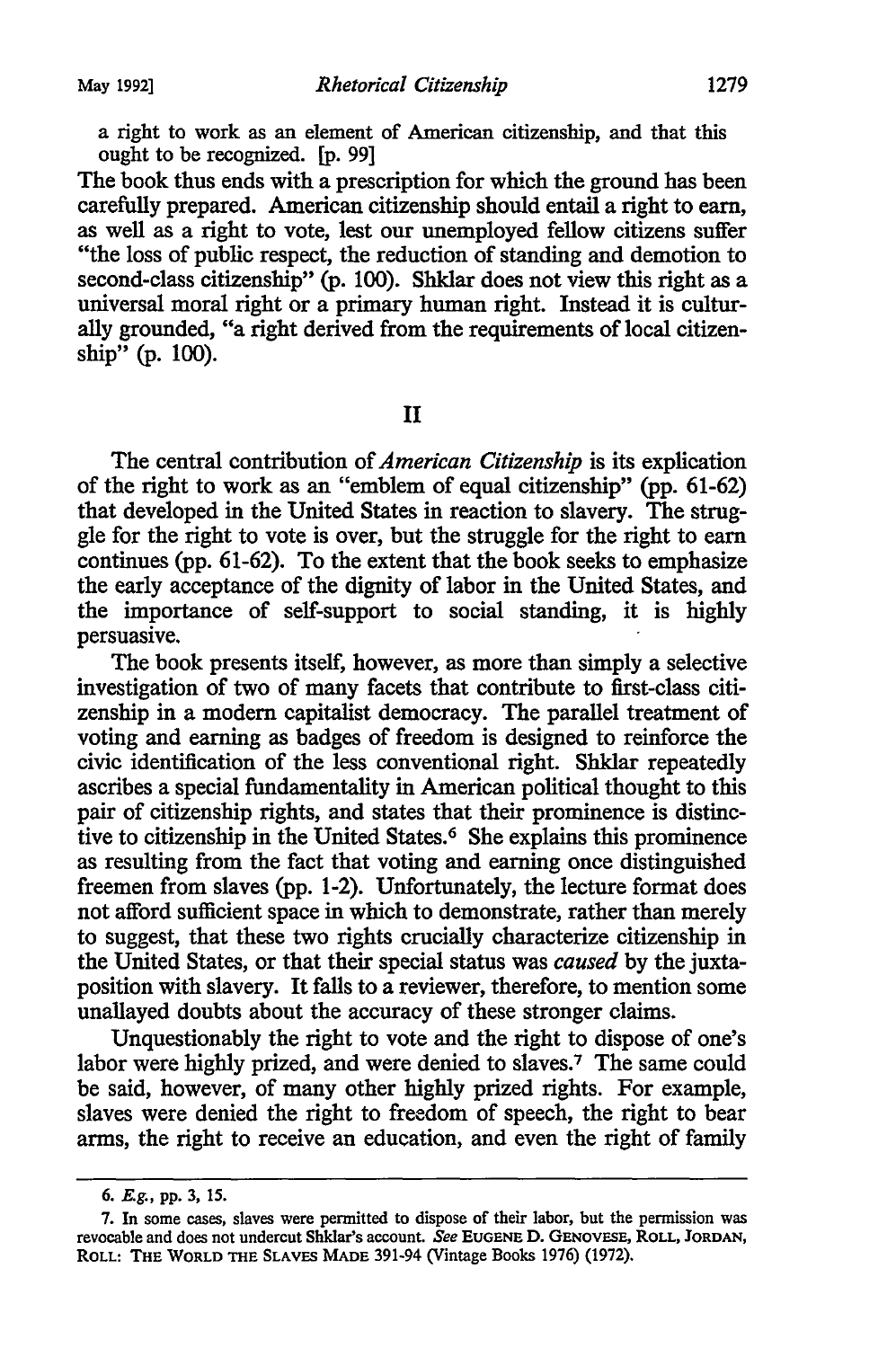members to live together.<sup>8</sup> Their right to bodily integrity was severely limited.9 Shklar does not discuss why these other rights should not be regarded as key attributes of citizenship, or how they failed to achieve this status. This logical objection cannot disprove her historical thesis, but it does highlight the need for specific evidence of the asserted causality.

These doubts are not dispelled by the evidence that the threat of slavery was invoked in debates over suffrage and free labor. As Shklar explicitly recognizes, accusations of enslavement were also a traditional figure of political rhetoric transmitted to the colonies from England (p. 39). *Slavery* was the correlative of *tyranny,* of any unjustified power. As Justice Mathews wrote, condemning arbitrary administrative action in *Yick Wo v. Hopkins,* <sup>10</sup>

the very idea that one man may be compelled to hold his life, or the means of living, or any material right essential to the enjoyment of life, at the mere will of another, seems to be intolerable in any country where freedom prevails, as being the essence of slavery itself.<sup>11</sup>

The colonists subjected to taxation without representation did compare themselves to slaves, and vulnerable laborers did complain of wage-slavery.<sup>12</sup> But similar accusations were made by the competitors of the New Orleans slaughterhouse monopoly, 13 and in support of the Sherman Antitrust Act.<sup>14</sup> To this day, we still hear arguments that taxation or conscription is slavery, from people whose social standing is in no danger. Then as now, those who argue that the absence of a particular right would be tantamount to slavery do not necessarily believe their own rhetoric, and do not necessarily prize the right because it was withheld from slaves rather than because of its direct material consequences.<sup>15</sup>

10. 118 U.S. 356 (1886) (condemning discriminatory denial of consent to operate a laundry to a Chinese immigrant).

11. 118 U.S. at 370.

12. Pp. 39, 80. I do not mean to characterize the invocations of slavery by African Americans after the Civil War as merely rhetorical. In their case, denial of the rights to vote, to testify against whites, to own weapons, and so on, really did form part of a systematic effort to reduce them to a captive labor force. See ERIC FONER, RECONSTRUCTION: AMERICA'S UNFINISHED REVOLUTION 1863-1877, at 198-210 (1988).

13. *See* The Slaughter-House Cases, 83 U.S. (16 Wall.) 36, 49-51 (1873) (argument of counsel) (claiming the monopoly violated the Thirteenth Amendment).

14. *See* Standard Oil Co. v. United States, 221 U.S. 1, 83 (1911) (Harlan, J., concurring and dissenting) ("[T]he conviction was universal that the country was in real danger from another kind of slavery sought to be fastened on the American people.").

15. Even as regards suffrage. Although a well-known collective action problem may dimin-

<sup>8.</sup> *See id.* at 29-41.

<sup>9.</sup> *See id.* at 33-40. In this regard it is interesting to note that the public whipping of white men was opposed in South Carolina because whipping "was the characteristic punishment for slaves," and thus its use on white lawbreakers threatened the racial hierarchy. MICHABL S. HINDUS, PRISON AND PLANTATION: CRIME, JUSTICE, AND AUTHORITY IN MASSACHUSETTS AND SOUTH CAROLINA, 1767-1878, at 101-02 (1980).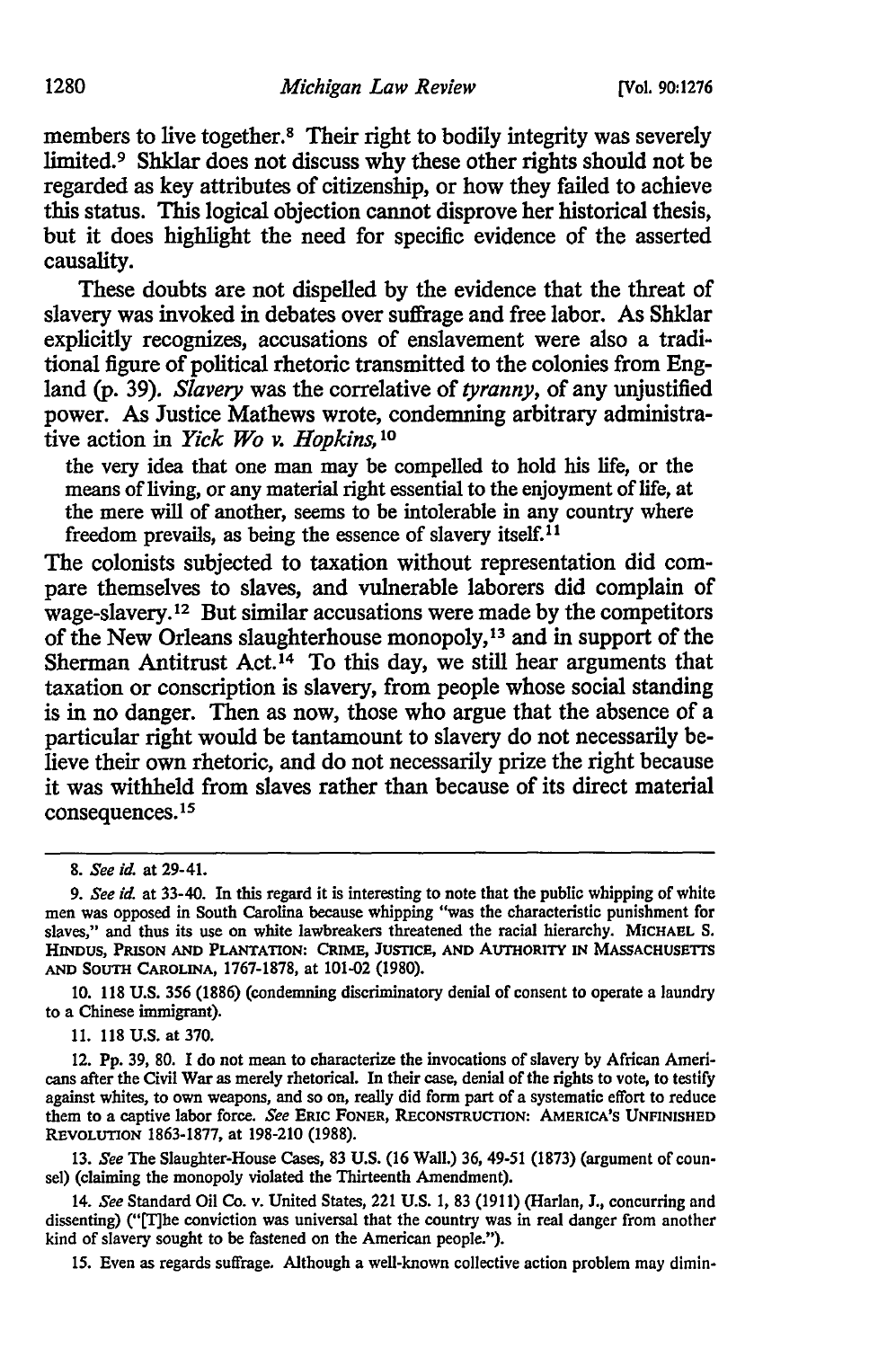Real slavery was a legal as well as a social status, defined by comprehensive disabilities. Shklar leaves such disabilities behind when the chapter on earning takes an unexpected turn. After showing the importance of the dignity of labor in the nineteenth century, Shklar briefly adverts to the situation of "the middle-class feminists who came to resent being excluded from the world of gainful employment" (p. 84). From this point, the discussion could have followed a route parallel to that of the voting chapter, and recounted the overturning of exclusions from the labor force. In other words, the quest for inclusion could have been narrated as a history of the *negative* right to earn, involving a struggle against contractual incapacity, protective legislation, uncompensated domestic work, and unequal pay. Even for middle-class women, this struggle is not yet over.

Instead, Shklar modulates from married women's forced idleness to an examination of unemployment in general and the dignity withheld from all citizens who lack remunerated work. The chapter culminates in a brief for the *positive* right to work - not mere liberty of contract, but the obligation of government to guarantee full employment for its citizens, so that all who desire jobs can find them. (Here *work* figures as a noun, corresponding to the French *droit au travail.* 16) For Shklar, this is more than a right to livelihood, in the sense of transfer payments; citizens are entitled to an occupation that permits them to share in the dignity of labor and the social standing of the productively employed, and that offers them opportunity for advancement (pp. 100-01).

As Shklar recognizes, it is at first glance counterintuitive to derive a demand for government intervention to prevent forced idleness from the reaction against slavery, which was an avowedly paternalistic system of forced labor (p. 94). The more obvious modem target for a critique based on the experience of slavery would be a system of "workfare" that compelled welfare recipients to perform in menial, dead-end jobs (p. 97), rather than a system of unemployment insurance that provided adequate transfer payments but no work. Shklar's response is that, since the disappearance of actual slavery, the work ethic that formed as a contrast to slavery has acquired a different foil. "What [unemployed Americans] fear is welfare dependence, which has become the new focus of Jacksonian fears" (p. 96).

If the dependent poor are now the disrespected other against which American citizenship defines itself through earning, one might wonder whether the dependent poor did or could serve that function irrespective of the existence of chattel slavery. In the late eighteenth and early

ish an enfranchised individual's incentive to vote, there are evident practical dangers in belonging to a group that is known to be disenfranchised.

<sup>16.</sup> This comparative observation is not gratuitous. *See infra* notes 20-23 and accompanying text.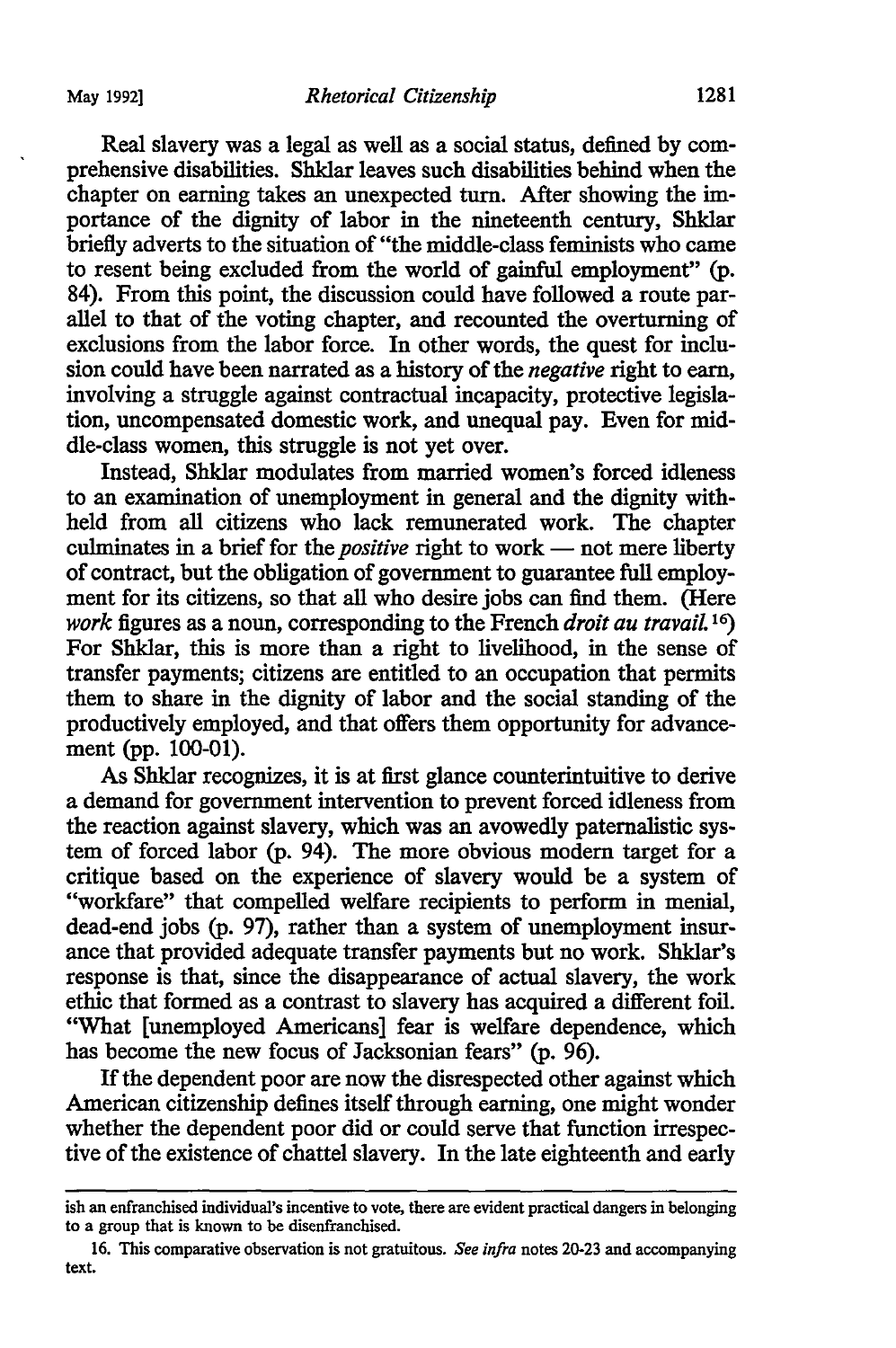nineteenth centuries, they were stigmatized under the label of "pauperism." The Articles of Confederation expressly withheld from "paupers" some of the benefits of nationhood,<sup>17</sup> and a similar interpretation prevailed under the Constitution. 18 In numerous states, wageearners' opposition to property qualifications for voting did not lead to universal manhood suffrage, but rather to the substitution of express disqualifications of paupers or tax payment qualifications barring the destitute, or both.<sup>19</sup> There is thus some reason to believe that paupers had always exemplified second-class citizenship, and a closer comparative study of attitudes in England (whence the American states derived many of their poor laws) might illuminate whether slavery was a necessary factor in developing the American conception of the self-supporting citizen.

These doubts about the causative role of slavery gain significance in view of the rhetorical role slavery plays in *American Citizenship*  itself. Here slavery figures as a distinctively American experience  $\stackrel{-}{-}$ "it was this juxtaposition of slavery and constitutional democracy, above all else, that set America apart from other modem states" (pp. 28-29). The linking of slavery and earning therefore provides a native pedigree for the positive right to work. To recognize the importance of this move, one need only recall that the articulation of a positive right to work is usually traced to France, and particularly to the revolution of 1848.20 This *droit au travail* is now one of the aspirational rights of the International Covenant on Economic, Social and Cultural Rights.21 It is often argued that the economic and social rights of the Covenant are out of harmony with the Western liberal tradition, which envisions negative rights against government oppres-

We think it as competent and as necessary for a state to provide precautionary measures against the moral pestilence of paupers, vagabonds, and possibly convicts; as it is to guard against the physical pestilence, which may arise from unsound and infectious articles im· ported, or from a ship, the crew of which may be laboring under an infectious disease.

36 U.S. (11 Pet.) at 142-43. *But see* Edwards v. California, 314 U.S. 160 (1941) (finally rejecting this approach).

19. On this trend, which Shklar's chapter on. voting ignores, see Robert J. Steinfeld, *Property and Suffrage in the Early American Republic,* 41 STAN. L. REV. 335 (1989).

20. *See* ROGER PRICE, THE FRENCH SECOND REPUBLIC: A SOCIAL HISTORY 105-09 (1972); Bob Hepple, *A Right to Work?,* IO INDUS. L.J. 65, 71-72 (1981); *see also* Jon Elster, *Is There (or Should There Be) a Right to Work?, in* DEMOCRACY AND THE WELFARE STATE 53, 53 (Amy Gutmann ed., 1988) (cited at p. 114 n.52) (the *"droit au travail* was the battle cry of the workers in the French Revolution of 1848.").

21. *See* International Covenant on Economic, Social and Cultural Rights, *opened for signa· ture* December 19, 1966, art. 6, 993 U.N.T.S. 3, 6.

<sup>17.</sup> *See* ART. OF CoNFEDERATION art. IV (''The better to secure and perpetuate mutunl friendship and intercourse among the people of the different states in this Union, the free inhabit· ants of each of these states, *paupers, vagabonds and fugitives from justice excepted,* shall be enti· tled to all privileges and immunities of free citizens in the several states  $\dots$ .") (emphasis added).

<sup>18.</sup> See Mayor of New York v. Miln, 36 U.S. (11Pet.)102 (1837), in which Justice Barbour wrote: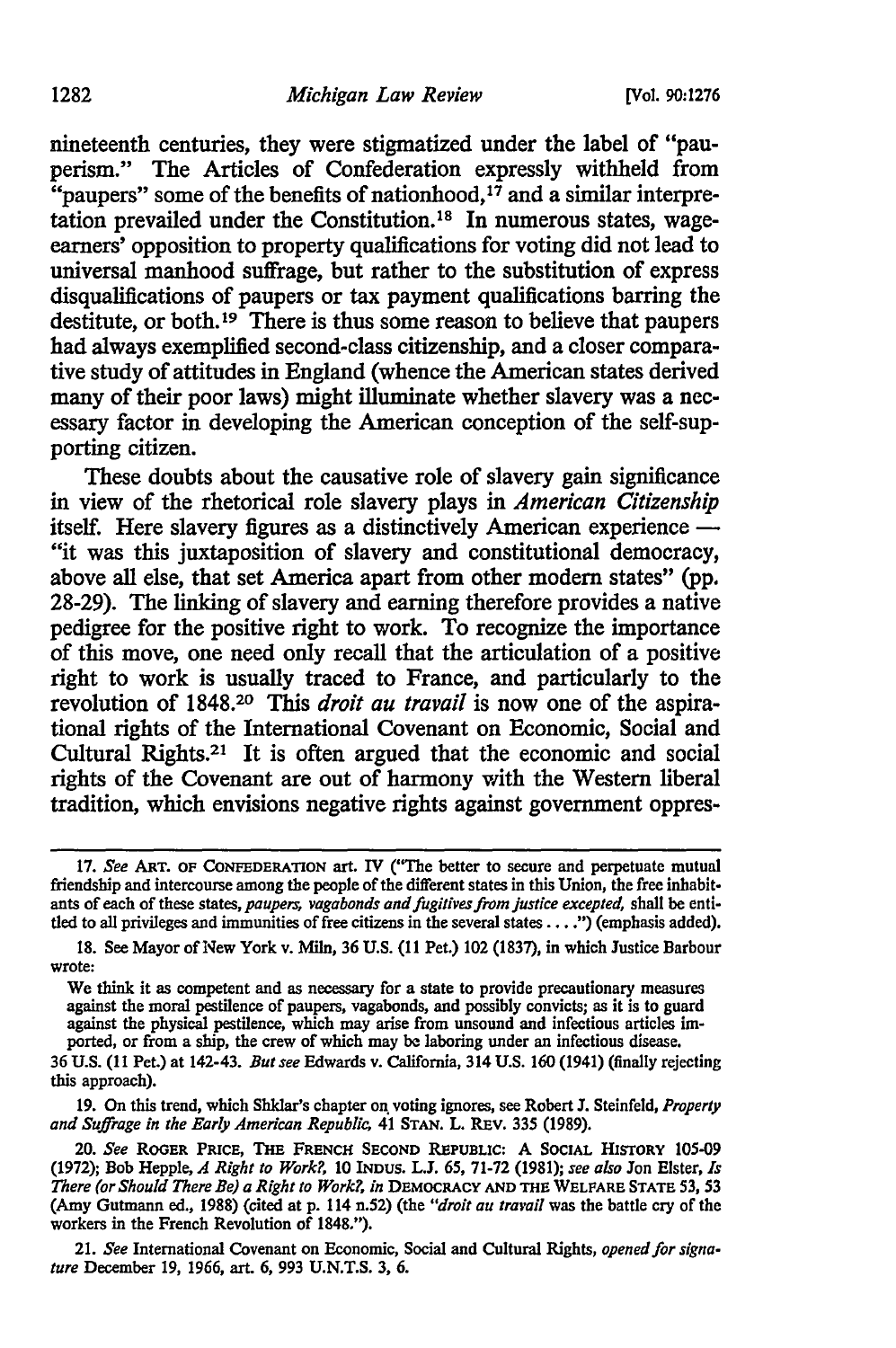May 1992] *Rhetorical Citizenship* 1283

sion rather than positive rights to government services.22 Thus, *American Citizenship* might best be understood as an act of naturalization, an attempt to find roots outside the European socialist tradition for the positive right to work. Shklar may have been prescient in employing this strategy, given the current fashion for declaring the extinction of socialism.<sup>23</sup> Sympathetic readers may be unsure, however, whether the attempt succeeds as history.

### III

Though it may be somewhat daring to assert that the right to work is distinctively *American,* still I am less troubled by this claim than by the effort to make the right to work an attribute of American *citizenship.* Shklar employs the language of citizenship in a manner not uncommon in political philosophy, seeking to fortify a claim of right by stressing the citizenship of the rightholders. As often, this seems to be done without attention to the implications of the argument for noncitizens. By construing the activity of earning as a major defining characteristic in a thick conception of citizenship, the argument sacrifices the noncitizen's rights to earn (both positive and negative) for the purpose of enhancing the positive right to earn of the citizen. The book thus provides an appropriate occasion for a plea against the overuse of the rhetoric of citizenship.

As Shklar points out in her introduction, the term *citizenship* has had a variety of meanings in American history (p. 3). The same could be said of its uses in political philosophy. *Citizenship* can serve simply as an evocative label for elements of a model — the theorist imagines a state in isolation from all other states, and refers to all the individuals in the model as its citizens. The theorist may not then investigate which of the claims of the individuals against the state require the special resonance of citizenship and which are sufficiently grounded in the individuals' humanity.24 Alternatively, the theorist can narrow the focus to a democratic state, and refer to the individuals as citizens to emphasize their entitlement to political participation. The theorist may then connect their moral claims to this entitlement.<sup>25</sup>

There is also a more sociological tradition of political thought that explores the features that constitute a preferred status for some members of a society, a status that can be called full or first-class citizen-

<sup>22.</sup> *See, e.g.,* MAURICE CRANSTON, WHAT ARE HUMAN RIGHTS? 65-77 (1973).

<sup>23.</sup> The lectures were originally given in May 1989.

<sup>24.</sup> The Dworkin essay, discussed *infra* text accompanying note 30, illustrates this phenomenon. *See* Ronald Dworkin, *Foundations of Liberal Equality, in* TANNER LECTURES, *supra* note 4, at 1.

<sup>25.</sup> AMY GUTMANN, DEMOCRATIC EDUCATION (1987), discussed *infra* text accompanying notes 38-41, illustrates this phenomenon.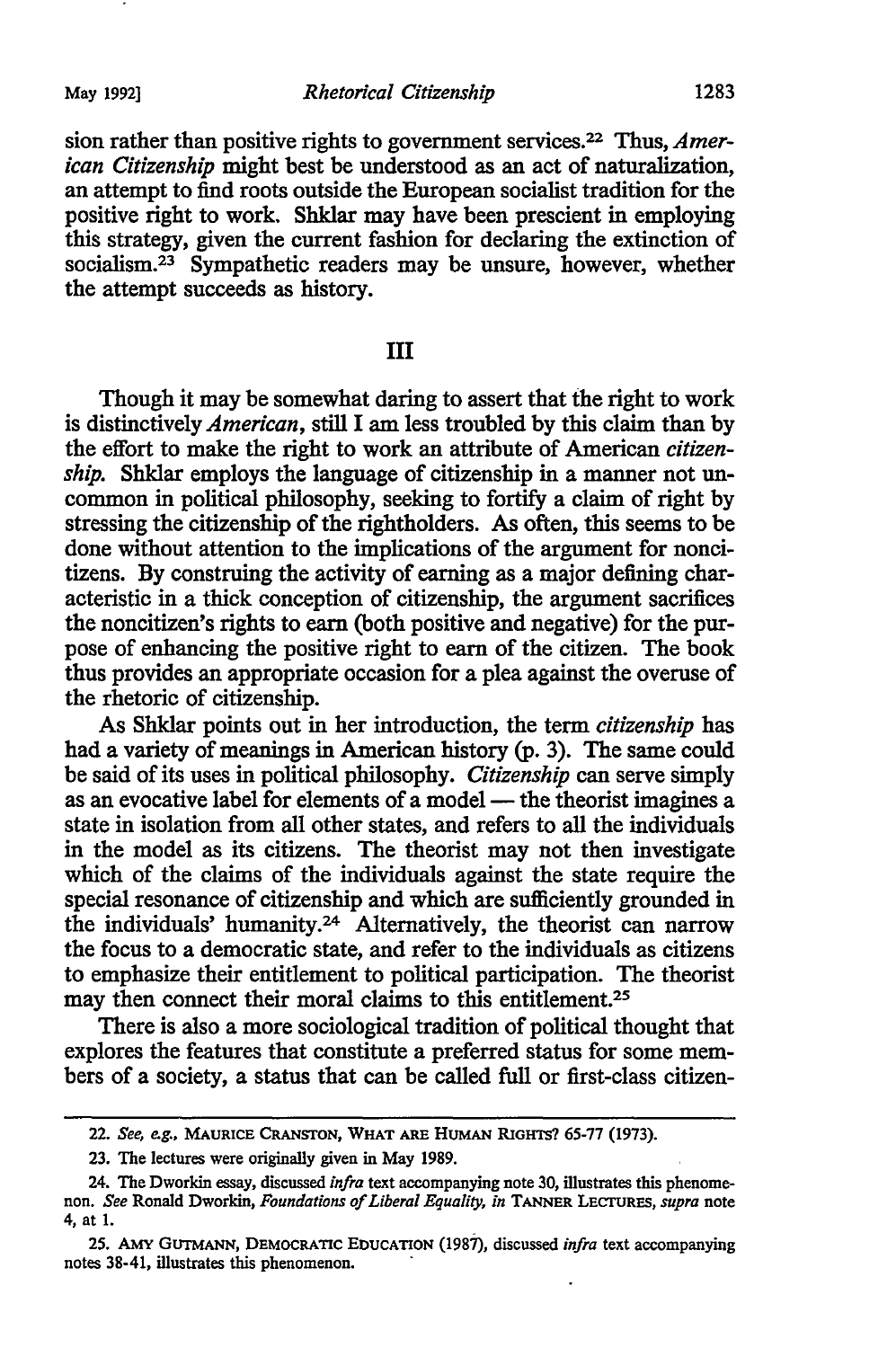ship.26 Investigations of the attributes of such citizenship may be descriptive, or they may expressly draw prescriptive conclusions, as Shklar does here, reinforcing moral claims by associating them with citizenship. Although Shklar's introduction clarifies her intention to discuss citizenship as social standing, which she describes as "a vague notion, implying a sense of one's place in a hierarchical society" (p. 2), that choice does not mean that her concept of citizenship is inclusive enough to cover high-status foreign nationals. This is clear, for example, from her attitude toward alien suffrage: she mentions that resident aliens once had full voting rights in many states, and no longer do, but this observation does not detract from her confidence that suffrage is now universal.27 Shklar's focus is on the difference between first- and second-class citizenship, both of which presuppose American nationality.

I do not deny that there are some duties that a state owes first, or only, to its own citizens.28 It owes other duties to its residents of whatever nationality; still other duties to all persons within its territory, for whatever duration; and some, perhaps contingent, duties to all of humanity. International human rights treaties often obligate states to all persons within their jurisdiction.<sup>29</sup>

It is nonetheless common for political theorists to limit their attention to citizens, and to leave unaddressed the state's responsibilities to noncitizens within its territory. The authors may then formulate conclusions that, if taken literally, would have serious negative consequences for those who are not citizens. For example, in the same volume of the Tanner Lectures in which the original version of Shklar's work appears, we find Ronald Dworkin describing as "a fundamental, almost defining, tenet of liberalism that the government of a political community should be tolerant of the different and often antagonistic convictions its *citizens* have about the right way to live."30

<sup>26.</sup> An influential example is T.H. Marshall's lecture *Citizenship and Social Class* (1949), *in*  T.H. MARSHALL, CLASS, CITIZENSHIP AND SOCIAL DEVELOPMENT 65 (Greenwood 1973) (1964).

<sup>27.</sup> Pp. 4-5, 38, 61-62. Similarly, she invokes as evidence legal texts where *citizenship* implies nationality. Pp. 15, 33-35.

<sup>28.</sup> I would agree, for example, that a state with defensible naturalization policies may limit voting rights to its own citizens. (I am treating *citizens* and *nationals* as synonyms, although their meanings may diverge when used as terms of art in particular disciplines.)

<sup>29.</sup> *See, e.g.,* International Covenant on Civil and Political Rights, *opened for signature* December 19, 1966, art. 2(1), 999 U.N.T.S. 171, 173 ("all individuals within its territory and subject to its jurisdiction"); Convention for the Protection of Human Rights and Fundamental Freedoms, *opened for signature* November 4, 1950, art. 1, Europ. T.S. No. *5* ("everyone within their jurisdiction"); American Convention on Human Rights, November 22, 1969, art. 1(1), Org. Am. States T.S. No. 36 ("all persons subject to their jurisdiction"). *But see* International Covenant on Economic, Social and Cultural Rights, *supra* note 21, art. 2(3) *("Developing countries,* with due regard to human rights and their national economy, may determine to what extent they would guarantee the economic rights recognized in the present Covenant to non-nationals.") (emphasis added).

<sup>30.</sup> Dworkin, *supra* note 24, at 4 (emphasis added).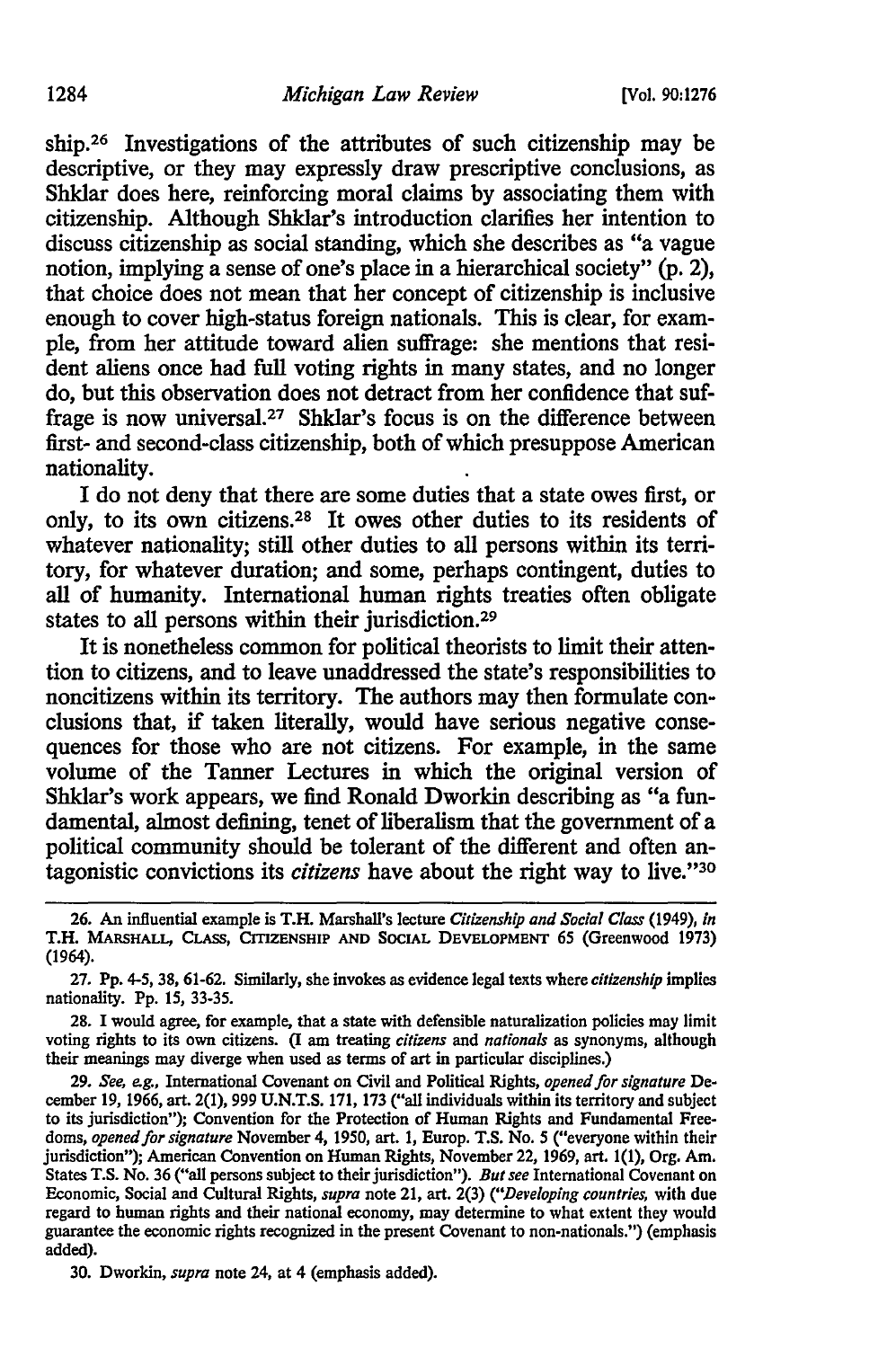This phrasing comes very close to implying the acceptability of intolerance toward convictions that are held by noncitizens but are not shared by citizens, an attitude that in the past has supported discrimination against "heathen Chinese" and the exclusion of foreigners holding "un-American" political views.

Such ambiguities might appear harmless if they did not feed into ambiguities in the legal system. The drafting of the Bill of Rights also reflected inattention to the position of aliens, and the infamous Alien Act of 1798 prompted a vehement debate over whether aliens had constitutional rights at all.31 Xenophobic Federalists drew support in that debate from an interpretation of the social contract tradition as affording rights only to the "parties" to the social contract, i.e., citizens. 32 The absolute version of this argument has been rejected, but more specific attempts to narrow the reach of constitutional provisions have continued. Most recently, a four-Justice plurality of the Supreme Court read the Fourth Amendment's declaration of "[t]he right of the people to be secure in their persons, houses, papers, and effects" as excluding those aliens who are present on American soil but are not part of the "people of the United States."33

In recognition of the political powerlessness of resident aliens and the long history of discrimination against them, the Burger Court developed an equal protection doctrine treating alienage as a suspect classification.34 Justice Rehnquist, however, consistently dissented from this approach, arguing that the Constitution's legitimation of discrimination against aliens in the sphere of political rights demonstrated that discrimination against aliens could not be constitutionally suspect.<sup>35</sup> He regarded it as "natural" for the state to reserve limited resources for its present and future citizens.<sup>36</sup> It is uncertain whether Chief Justice Rehnquist will someday have the votes to overturn this line of cases, and to remit the unenumerated rights of aliens to legislative discretion.

Political philosophers who rely heavily on the characteristics of citizenship in justifying a given right may even supply a rationale for withholding that right from aliens. This mode of argument can sug-

36. Nyquist v. Mauclet, 432 U.S. l, 21 (1977) (Rehnquist, J., dissenting).

<sup>31.</sup> I discuss this episode in Gerald L. Neuman, *Whose Constitution?,* 100 YALE L.J. 909, 927-38 (1991).

<sup>32.</sup> *See id.* at 929-32.

<sup>33.</sup> United States v. Verdugo-Urquidez, 494 U.S. 259, 265 (1990) (Rehnquist, C.J.) (quoting U.S. CoNST. amend. IV, pmbl.). A fifth Justice concurred in the opinion but disassociated himself from this part of the argument. *See* 494 U.S. at 276 (Kennedy, J., concurring).

<sup>34.</sup> *See, e.g.,* Toll v. Moreno, 458 U.S. 1, 20-23 (1982) (Blackmun, J., concurring); Graham v. Richardson, 403 U.S. 365, 371-72 (1971).

<sup>35.</sup> *See, e.g., Toll,* 458 U.S. at 39-42 (1982) (Rehnquist, J., dissenting); Sugarman v. Dougall, 413 U.S. 634, 651-52 (1973) (Rehnquist, J., dissenting). The most recent case was Bernal v. Fainter, 467 U.S. 216 (1984), in which Justice Rehnquist noted his lone dissent, 467 U.S. at 228.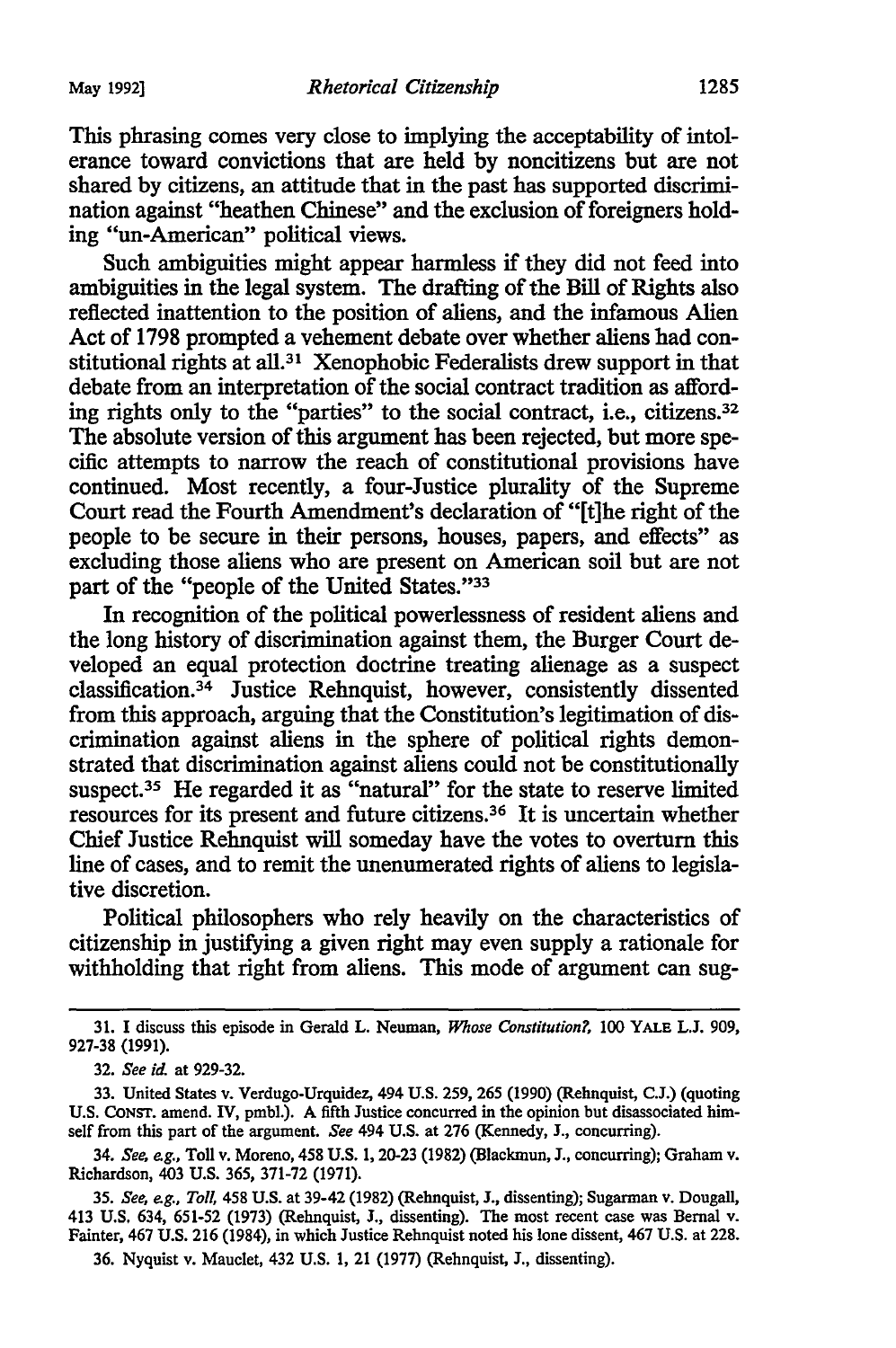#### 1286 *Michigan Law Review* [Vol. 90:1276

gest that the reliance was necessary, and that noncitizens could not assert the right, or that noncitizens' interests must be subordinated to avoid diluting the opportunities of citizens. For example, some champions of the right to education have placed great weight on the contribution that education makes to the exercise of fundamental rights of political participation.37 A similar linkage animates Amy Gutmann's *Democratic Education,* in which the author derives a broad range of constraints on educational policy from the proposition that the central purpose of education in a liberal democracy is to prepare children in their capacity as future citizens for deliberative participation in the polity.38 Gutmann deemphasizes the role of education in preparing children for survival in the marketplace,<sup>39</sup> and consistently describes public education as a process in which citizen teachers, overseen by a government elected by citizens, train the children of citizen parents.

This rhetoric could lead to the conclusion that alien children have no place in the schools of a democracy.40 Gutmann discusses a number of Supreme Court decisions, but gives no attention to the Texas alien children's case, *Plyler v. Doe.* 41 In that case, the state of Texas argued that the exclusion of undocumented alien children from the political community justified denying them an education altogether. 42 Justice Brennan's opinion for a carefully balanced majority of five rejected the state's argument on a number of grounds. He noted the possibility that even undocumented alien children might someday become citizens,<sup>43</sup> but further observed that "education provides the basic tools by which individuals might lead economically productive lives," and that educational deprivation would promote "the creation and perpetuation of a subclass of illiterates within our boundaries, surely adding to the problems and costs of unemployment, welfare, and crime."44 On Brennan's view, the role of education in training future workers and consumers, and future addressees of the laws, also constrains the democratic distribution of education.

<sup>37.</sup> *See, e.g.,* San Antonio Indep. Sch. Dist. v. Rodriguez, 411 U.S. I, 113-15 (1973) (Marshall, J., dissenting).

<sup>38.</sup> *See* GUTMANN, *supra* note 25, at 13-14.

<sup>39.</sup> *Id.* at 147-48.

<sup>40.</sup> Gutmann herself probably would not endorse such a conclusion, since in a Inter essay she has acknowledged inattention to alien residents as a "blind spot" in conventional political theory. *See* Amy Gutmann, *Introduction, in* DEMOCRACY AND TIIE WELFARE STATE, *supra* note 20, at 3, II.

<sup>41. 457</sup> U.S. 202 (1982). Nor does she mention Nyquist v. Mauclet, 432 U.S. 1 (1977) (invalidating exclusion of aliens who did not intend to become citizens from university scholarship program), or Ambach v. Norwick, 441 U.S. 68 (1979) (upholding exclusion of aliens who did not intend to become citizens from employment as public school teachers).

<sup>42. 457</sup> U.S. at 222 n.20, 229-30. New York had earlier made a similar argument for denying financial aid to resident alien college students who did not intend to naturalize. Nyquist v. Mauclet, 432 U.S. 1, 10-12 (1977).

<sup>43. 457</sup> U.S. at 222 n.20, 230.

<sup>44. 457</sup> U.S. at 221, 230.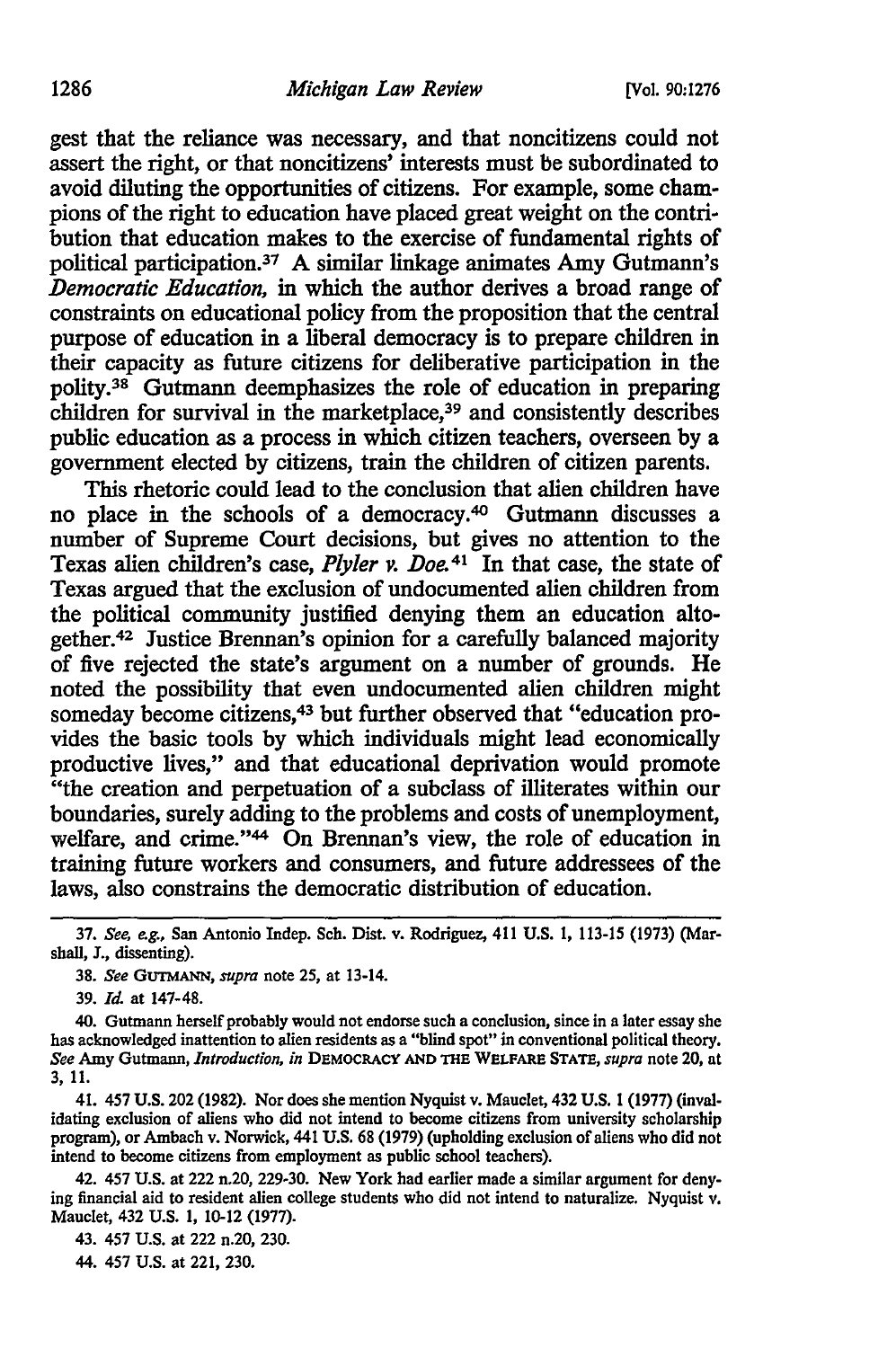The potentially misleading democratic pedigree of a right to education is paralleled by a democratic pedigree for the right to work. Rights to economic self-sufficiency have been derived as a guarantee needed to ensure every citizen the material preconditions of political participation.<sup>45</sup> This argument inverts the classical republican argument for disenfranchisement of the dependent into an instrumental argument for the right to a livelihood. Again, it could be concluded that a derived right to work is a right of citizenship, not a human right.

Shklar's argument for the right to work has a different logical structure, but a similar rhetorical thrust. Shklar links the right to vote and the right to earn as historically associated indicia of the dignity of citizens in our national version of democracy. The argument tells us that an American's negative and positive rights to earn deserve protection *because* the public ethos demotes nonearning citizens to secondclass citizenship. This does not inevitably imply that a noncitizen's rights to earn are as insubstantial as her right to vote, but it does indicate that they lack the most salient rationale.

Moreover, one way to address the unemployment problems of citizens is to subordinate the employment rights of aliens to those of citizens. American labor has understood this point. For example, the electorate of Arizona responded to a depression in 1914 by approving an initiative measure "to protect the citizens of the United States in their employment against non-citizens of the United States" by capping at twenty percent the percentage of aliens permitted in the workforce of any employer with more than five employees.<sup>46</sup>

This Arizona statute became the occasion for a major precedent on the alien's negative right to work. The Supreme Court struck it down under the Equal Protection Clause of the Fourteenth Amendment in *Truax v. Raich,* emphasizing that "the right to work for a living in the common occupations of the community is of the very essence of the personal freedom and opportunity that it was the purpose of the Amendment to secure." $47$  The Court also observed that denying aliens the opportunity to earn a livelihood would be tantamount to denying them "entrance and abode," thus infringing the exclusive power over immigration vested in the federal government.<sup>48</sup>

48. 239 U.S. at 41-42.

<sup>45.</sup> *See, e.g.,* Akhil Reed Amar, *Forty Acres and a Mule: A Republican Theory of Minimal Entitlements,* 13 HARV. J.L. & PUB. POLY. 37 (1990); Frank I. Michelman, *Welfare Rights in a Constitutional Democracy,* 1979 WASH. U. L.Q. 659, 677-78.

<sup>46.</sup> *See* Truax v. Raich, 239 U.S. 33 (1915); *see also* JoHN HIGHAM, STRANGERS IN ,THE LAND: PATIERNS OF AMERICAN NATIVISM 1860-1925, at 183 (2d ed. 1963) (attributing the initiative to the State Federation of Labor). The quotation in the text comes from the statute's title; the 20% cap included not only aliens but also anyone else who was neither a native-born citizen nor a qualified elector. 239 U.S. at 35.

<sup>47. 239</sup> U.S. 33, 41 (1915). The plaintiff Mike Raich was an Austrian national and worked as a cook in a restaurant.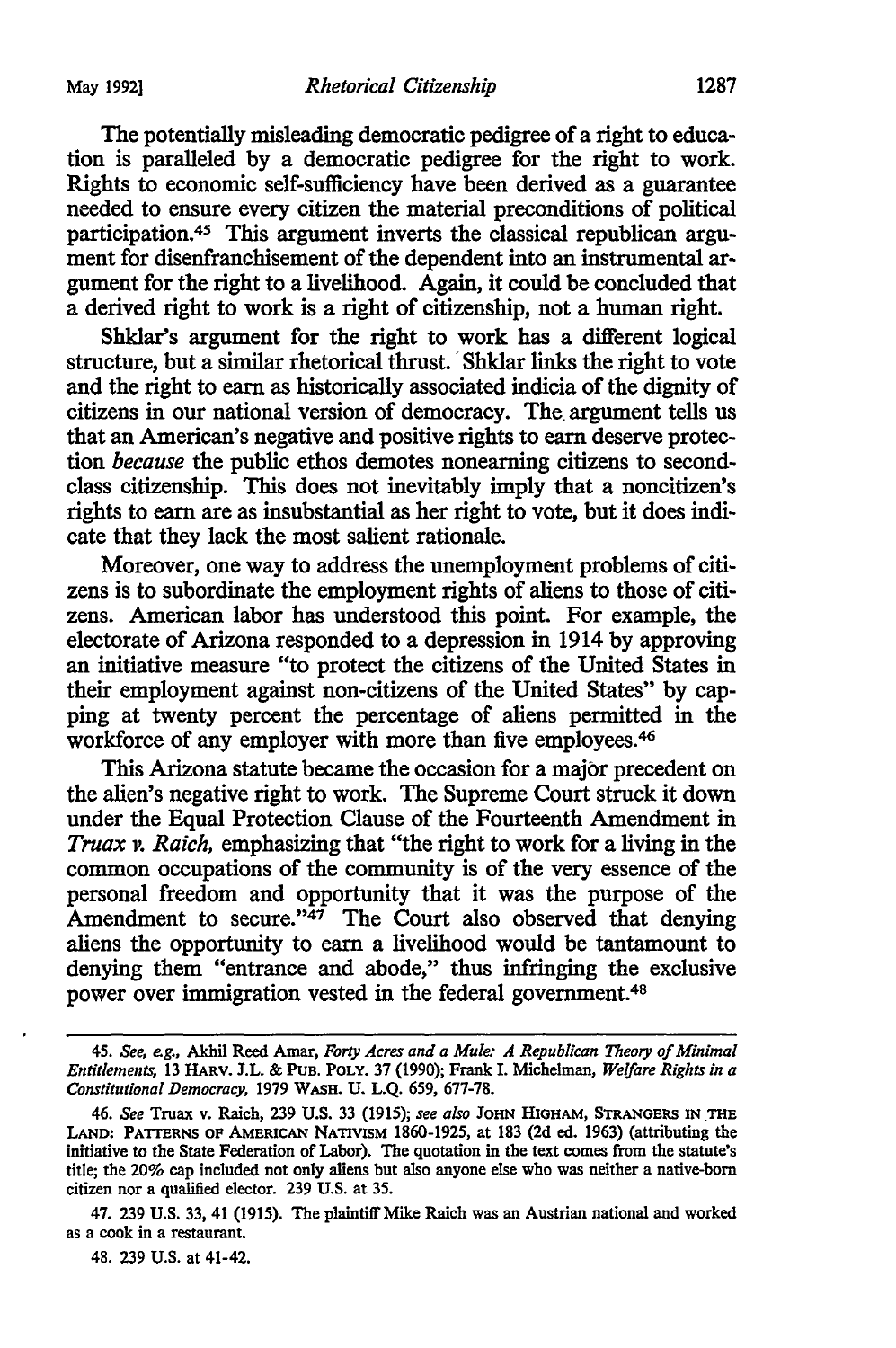*Truax v. Raich* was confirmed and extended in later decisions. Some of these cases distinguish between public sector employment, where certain "jobs" have the character of political offices, and private sector employment.<sup>49</sup> Justice Rehnquist, of course, has disagreed, concluding that states could bar aliens from private professions such as law and engineering, as well as from the full range of public employment. *so* 

Significantly, *Truax v. Raich* also illustrates the Court's assumption that government power over aliens' access to the U.S. labor market derives from government power over aliens' access to U.S. territory, not vice versa. The peculiar character of immigration law within the American constitutional system relates not to some primacy of labor law, but rather to notions of the sovereignty of the territorial nation-state and its right to regulate the presence of aliens within its borders.51 In the late nineteenth century this sovereignty was articulated as a power both to exclude and to prescribe the conditions on which the alien could enter.<sup>52</sup> The power to set conditions regarding the alien's access to employment is not broader or more basic than the power to set conditions regarding the alien's consumption, investment, or travel.

In reality as in legal doctrine, admission and exclusion of aliens involves more than just labor market policy. Some immigrants are motivated by family ties. Others are refugees fleeing persecution in their homelands; or, while not technically refugees, they seek a freer political climate or a more tolerant culture. Some limits on immigration do reflect labor protection, but others involve considerations of public health, national security, or prevention of drug-related crime. Numerical limitations also reflect a concern that cultural change should not proceed so rapidly as to destabilize American society.

The rights afforded to aliens depend in part on their immigration status. American immigration law distinguishes between aliens admitted temporarily for limited purposes and aliens admitted with the prospect of residing indefinitely.<sup>53</sup> Once aliens have been permitted to center their lives in the United States, their need to work here rests on most of the same reasons as apply to citizens. They need to eat, and they need to support their families. They need money to participate in American society. They may need to maintain their human capital.

<sup>49.</sup> *See, e.g.,* Cabell v. Chavez-Solido, 454 U.S. 432 (1982); Sugarman v. Dougall, 413 U.S. 634 (1973).

<sup>50.</sup> *See* Examining Bd. of Engrs., Architects & Surveyors v. Flores de Otero, 426 U.S. 572, 609 (1976) (Rehnquist, J., dissenting in part); Sugarman v. Dougall, 413 U.S. 634, 649 (1973) (Rehnquist, J., dissenting).

<sup>51.</sup> *See* Peter H. Schuck, *The Transformation of Immigration Law,* 84 CoLUM. L. REV. 1, 5- 7 (1984).

<sup>52.</sup> *See* Nishimura Ekiu v. United States, 142 U.S. 651, 659 (1892).

<sup>53.</sup> *See* 8 U.S.C. § 1101(a)(15) (1988) (defining immigrant and nonimmigrant categories).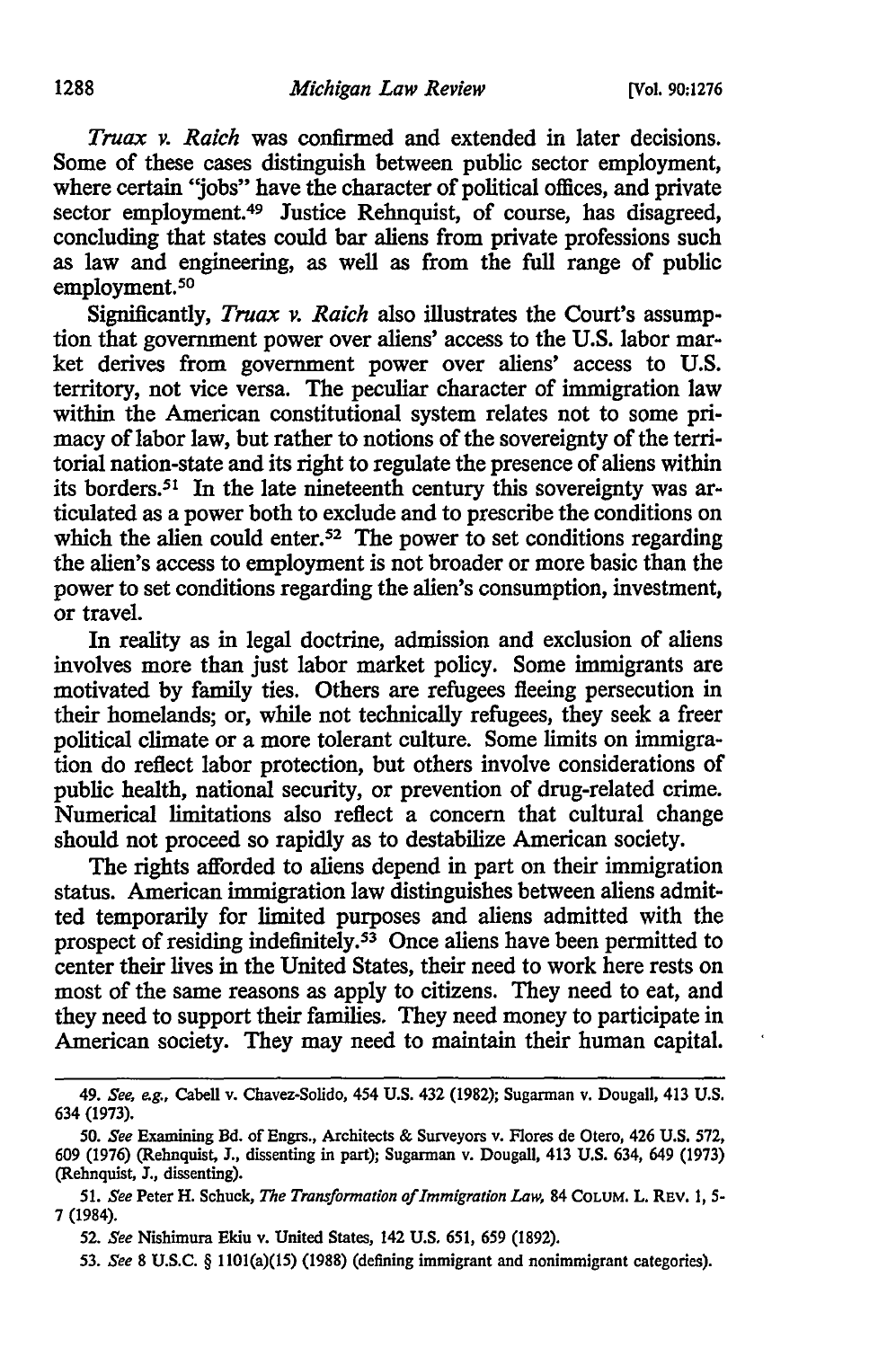They need self-respect and control of their fates. (This may be a problem for refugees especially.) Ideally, productive work can contribute structure and meaning to life. Perhaps employment will not provide aliens with a civic position equal to that of working citizens, but the other benefits sufficiently justify affording them broad occupational freedom, as the United States has traditionally done.

Nonetheless, under current law an alien resident's right to work is not always secure. Since 1986, the imposition of comprehensive employer sanctions as a supplementary tool of immigration enforcement has increased the practical threats to aliens' exercise of their right to work. One danger comes from employers, who sometimes respond to the risk of liability for hiring unauthorized aliens by avoiding alien employees altogether.<sup>54</sup> Statutory antidiscrimination provisions partly counterbalance this danger, but Congress chose to protect only aliens who intend to naturalize against alienage discrimination. *ss* 

Another danger comes from the bureaucracy, because sanctions on employers make aliens' right to work dependent on documentary proof of employment authorization provided by the Immigration and Naturalization Service, an agency proverbial for delay and disrespect.<sup>56</sup> The problem is exemplified by recent litigation over such INS practices as giving interim replacement documentation to permanent residents whose cards have been lost or stolen that falsely portrays their status as temporary, and "lifting" the documentation of permanent residents whom the INS accuses of being deportable.<sup>57</sup> Fortunately, the courts have thus far recognized the seriousness of the injury imposed by even temporary deprivation of an alien's ability to work.<sup>58</sup>

*American Citizenship* would be a vehicle for regression, not reform, if the importance of alien residents' right to work were called into question by the characterization of earning as a distinctive attribute of

*S1. See* Etuk v. Slattery, 936 F.2d 1433 (2d Cir. 1991).

S8. See *Etuk,* 936 F.2d at 1447, and the cases involving the INS's implementation of its regulations on employment authorization for asylum applicants. Ramos v. Thornburgh, 732 F. Supp. 696, 699-700 (E.D. Tex. 1989); Alfaro-Orellana v. Ilchert, 720 F. Supp. 792, 798 (N.D.Cal. 1989); Doe v. Meese, 690 F. Supp. 1S72, 1S77 (S.D. Tex. 1988).

S4. *See* GENERAL ACCOUNTING OFFICE, REPORT TO THE CoNGRESS, IMMIGRATION RE-FORM: EMPLOYER SANCTIONS AND THE QUESTION OF DISCRIMINATION 38-43 (1990).

*SS.* For the complex definition of the class of "protected individuals," see 8 U.S.C. § 1324b(a)(3)(B) (1990). This restriction may be mitigated in practical terms by the likelihood that the employer will have no way of knowing whether the alien is a "protected individual" or not.

*S6. See, e.g.,* U.S. CoMMN. ON CIVIL RIGHTS, THE TARNISHED GOLDEN DOOR: CIVIL RIGHTS lssUES IN IMMIGRATION 31-37 (1980) (noting inefficiency and hostility of INS representatives); U.S. SELECT COMMN. ON IMMIGRATION AND REFUGEE POLICY, U.S. IMMIGRA-TION POLICY AND THE NATIONAL INTEREST, FINAL REPORT 238-44 (1981) (recommending improvements in INS operations); Bill Ong Hing, *Estoppel in Immigration Proceedings* - *New Life From* Akbarin *and* Miranda, 20 SAN DIEGO L. REv. 11, 19 (1982) ("The INS has always been notorious for its lengthy delays in processing petitions and applications.").